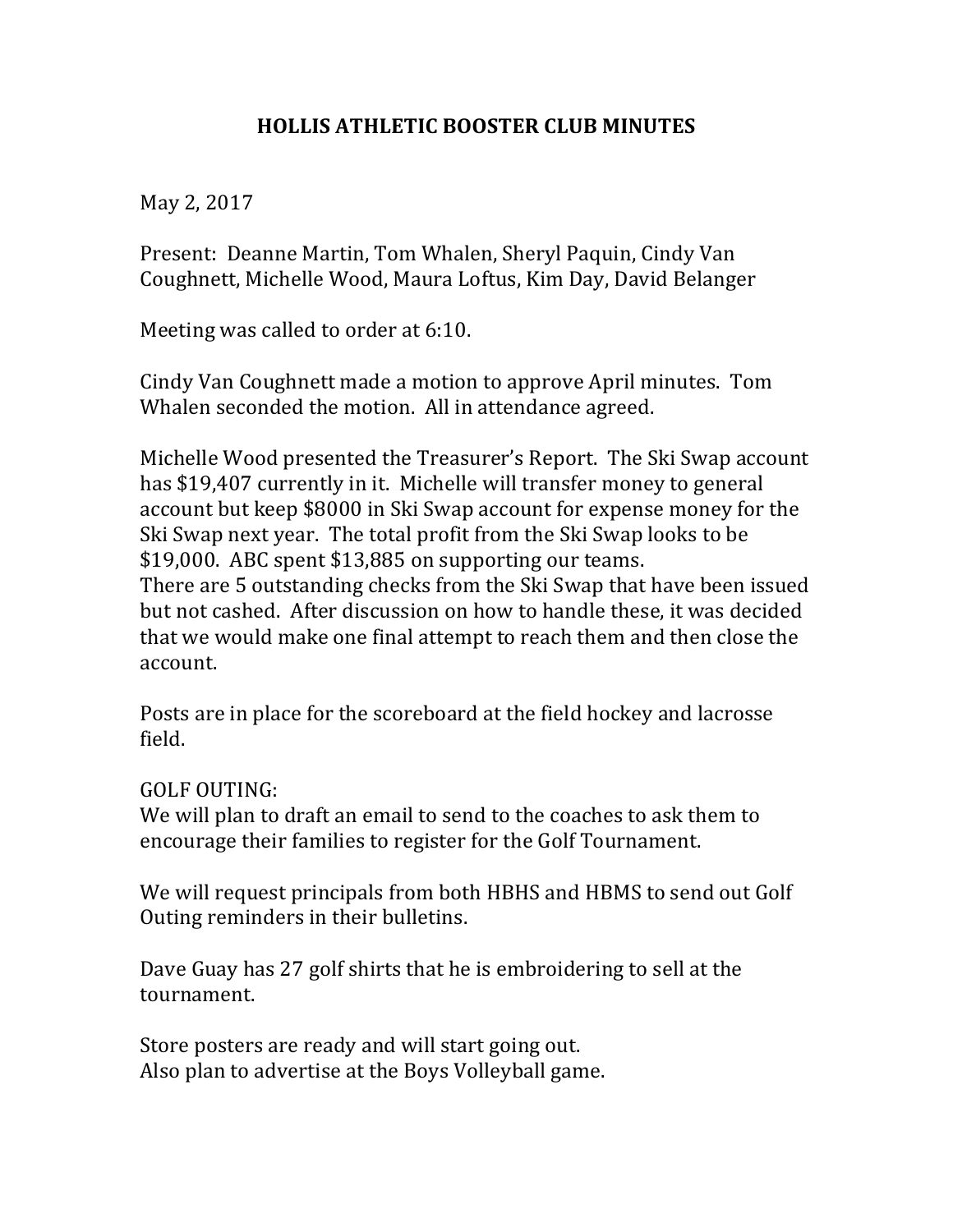Dickson Golf plans to be at the tournament again this year to run contest at one of the holes using their balls and will have prizes for the winners.

Reviewed last year's donations and request people to reach out to last years sponsors if they have connections to look for repeat donors.

The goal is to get 100 golfers this year so it is necessary for all to get the word out and recruit.

We discussed looking into getting 2-3 good tents for teams to sign out to use so that many teams can share them. Many of the teams have expressed a need for tents. All present agree that 2-3 nice tents to share would be the best option.

## BALLOONS AND RAFFLE

Kim Day reports the group InterAct will be helping to sell these balloons and raffle tickets for the graduation parking. Kim recommends going to the Senior Night games and trying to sell at these highly attended games. We will also sell the balloons and raffle tickets on the Senior Awards Night.

Spring Sports Awards Night will probably be on  $6/12$  or  $6/13$ . Cindy is working on securing the date.

## HBHS ADMINISTRATIVE PROPOSAL:

Tom Whalen presents information regarding a discussion that he had with administration regarding the multiple fundraising efforts simultaneously going on by the different sports teams. Discussion ensued regarding the ABC's willingness to be in charge of all fundraising efforts.

Some ideas/guidelines presented were:

- Fundraising by individual teams would only be for sports related activity (i.e. Sports camp run by athletes/coach)
- No money will be raised for uniforms
- Would need all sports to be involved in fundraising efforts for the ABC including football and wrestling.

Tom will contact Mr. Barnes to inform him that the ABC has agreed to form a committee to meet with the administration and Athletic Director to form parameters of a fundraising policy to be run through ABC.